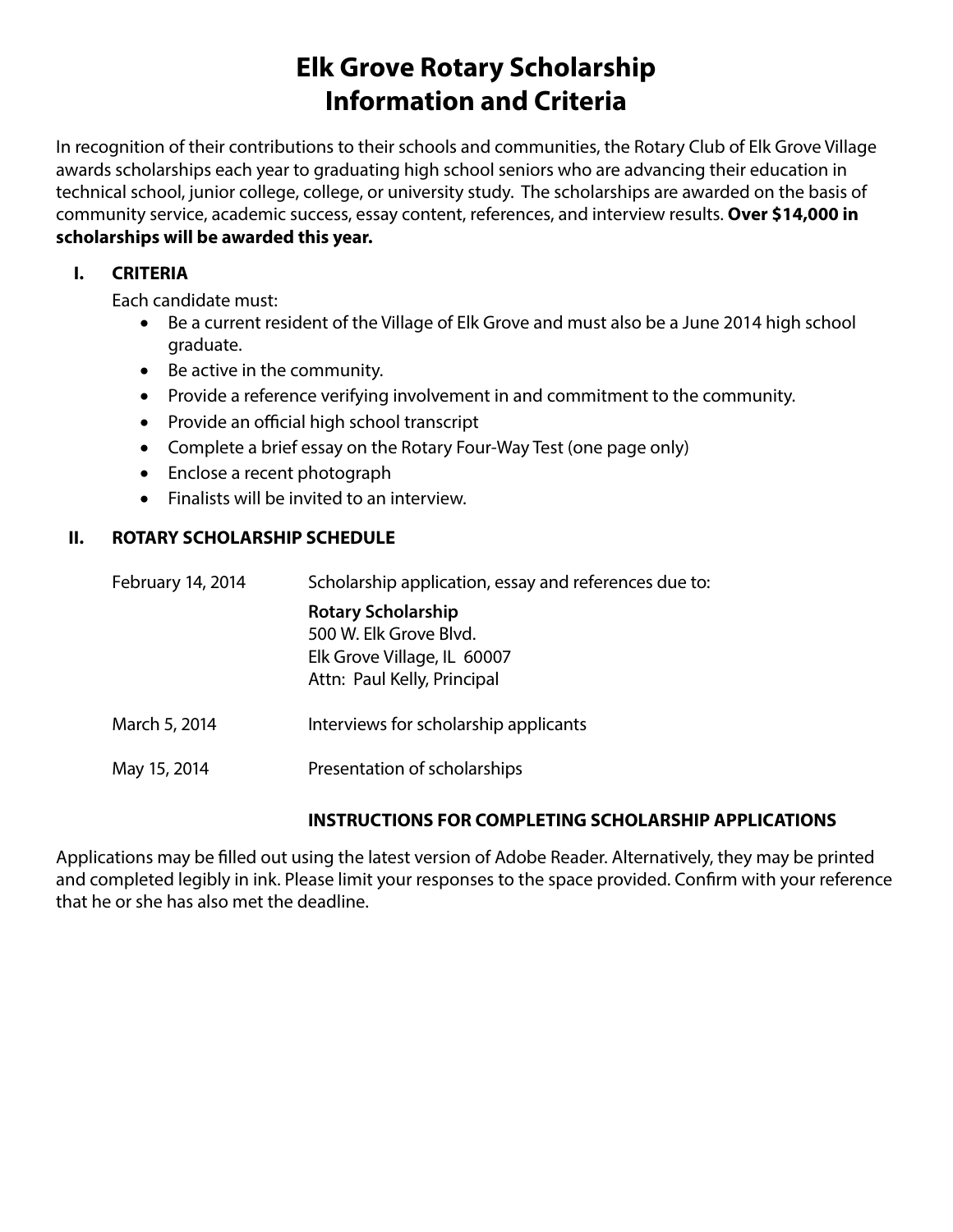# **Rotary Club of Elk Grove Village Rotary Scholarship Application**

Mail to: Rotary Scholarship 500 W. Elk Grove Blvd Elk Grove Village, IL 60007 Attn: Paul Kelly, Principal

Please complete this form using Adobe Reader (or print legibly in ink):

| Name    |              | Telephone     |
|---------|--------------|---------------|
| Address |              |               |
| City    | <b>State</b> | Date of Birth |

Please select one of the following scholarship categories to apply for:

 **Jud Stone Academic Scholarship:** Academic scholarships to a 4-year college or university. Named in memory of Jud Stone, a former Elk Grove Rotarian, who exemplified leadership and community involvement.

 **Jay Hoskins Vocational Scholarship:** Scholarships supporting graduates pursuing a technical education program. Named in memory of Jay Hoskins, a former Elk Grove Rotarian, who exemplified leadership and community involvement.

 **Junior College Academic Scholarship:** Scholarships for students attending a 2-year junior college.

### **I. High School History and Involvement**

A. Name of high school \_\_\_\_\_\_\_\_\_\_\_\_\_\_\_\_\_\_\_\_\_\_\_\_\_\_\_\_\_\_\_\_\_\_\_\_\_\_\_\_\_\_\_\_\_\_\_\_\_\_\_\_\_\_\_\_\_\_\_\_\_\_\_\_\_\_\_\_\_

B. Cumulative grade point average of \_\_\_\_\_\_\_\_\_\_\_\_\_\_\_ on a \_\_\_\_\_\_\_\_\_\_ scale.

Class rank of \_\_\_\_\_\_\_\_\_\_ in a class of \_\_\_\_\_\_\_\_\_\_\_\_\_\_\_\_\_ students.

C. Academic honors, awards, and/or other vocational or academic/athletic activity recognitions:

 $\_$  ,  $\_$  ,  $\_$  ,  $\_$  ,  $\_$  ,  $\_$  ,  $\_$  ,  $\_$  ,  $\_$  ,  $\_$  ,  $\_$  ,  $\_$  ,  $\_$  ,  $\_$  ,  $\_$  ,  $\_$  ,  $\_$  ,  $\_$  ,  $\_$  ,  $\_$  ,  $\_$  ,  $\_$  ,  $\_$  ,  $\_$  ,  $\_$  ,  $\_$  ,  $\_$  ,  $\_$  ,  $\_$  ,  $\_$  ,  $\_$  ,  $\_$  ,  $\_$  ,  $\_$  ,  $\_$  ,  $\_$  ,  $\_$  ,

 $\_$  ,  $\_$  ,  $\_$  ,  $\_$  ,  $\_$  ,  $\_$  ,  $\_$  ,  $\_$  ,  $\_$  ,  $\_$  ,  $\_$  ,  $\_$  ,  $\_$  ,  $\_$  ,  $\_$  ,  $\_$  ,  $\_$  ,  $\_$  ,  $\_$  ,  $\_$  ,  $\_$  ,  $\_$  ,  $\_$  ,  $\_$  ,  $\_$  ,  $\_$  ,  $\_$  ,  $\_$  ,  $\_$  ,  $\_$  ,  $\_$  ,  $\_$  ,  $\_$  ,  $\_$  ,  $\_$  ,  $\_$  ,  $\_$  ,

 $\_$  ,  $\_$  ,  $\_$  ,  $\_$  ,  $\_$  ,  $\_$  ,  $\_$  ,  $\_$  ,  $\_$  ,  $\_$  ,  $\_$  ,  $\_$  ,  $\_$  ,  $\_$  ,  $\_$  ,  $\_$  ,  $\_$  ,  $\_$  ,  $\_$  ,  $\_$  ,  $\_$  ,  $\_$  ,  $\_$  ,  $\_$  ,  $\_$  ,  $\_$  ,  $\_$  ,  $\_$  ,  $\_$  ,  $\_$  ,  $\_$  ,  $\_$  ,  $\_$  ,  $\_$  ,  $\_$  ,  $\_$  ,  $\_$  ,

 $\_$  ,  $\_$  ,  $\_$  ,  $\_$  ,  $\_$  ,  $\_$  ,  $\_$  ,  $\_$  ,  $\_$  ,  $\_$  ,  $\_$  ,  $\_$  ,  $\_$  ,  $\_$  ,  $\_$  ,  $\_$  ,  $\_$  ,  $\_$  ,  $\_$  ,  $\_$  ,  $\_$  ,  $\_$  ,  $\_$  ,  $\_$  ,  $\_$  ,  $\_$  ,  $\_$  ,  $\_$  ,  $\_$  ,  $\_$  ,  $\_$  ,  $\_$  ,  $\_$  ,  $\_$  ,  $\_$  ,  $\_$  ,  $\_$  ,

 $\_$  ,  $\_$  ,  $\_$  ,  $\_$  ,  $\_$  ,  $\_$  ,  $\_$  ,  $\_$  ,  $\_$  ,  $\_$  ,  $\_$  ,  $\_$  ,  $\_$  ,  $\_$  ,  $\_$  ,  $\_$  ,  $\_$  ,  $\_$  ,  $\_$  ,  $\_$  ,  $\_$  ,  $\_$  ,  $\_$  ,  $\_$  ,  $\_$  ,  $\_$  ,  $\_$  ,  $\_$  ,  $\_$  ,  $\_$  ,  $\_$  ,  $\_$  ,  $\_$  ,  $\_$  ,  $\_$  ,  $\_$  ,  $\_$  ,

 $\_$  ,  $\_$  ,  $\_$  ,  $\_$  ,  $\_$  ,  $\_$  ,  $\_$  ,  $\_$  ,  $\_$  ,  $\_$  ,  $\_$  ,  $\_$  ,  $\_$  ,  $\_$  ,  $\_$  ,  $\_$  ,  $\_$  ,  $\_$  ,  $\_$  ,  $\_$  ,  $\_$  ,  $\_$  ,  $\_$  ,  $\_$  ,  $\_$  ,  $\_$  ,  $\_$  ,  $\_$  ,  $\_$  ,  $\_$  ,  $\_$  ,  $\_$  ,  $\_$  ,  $\_$  ,  $\_$  ,  $\_$  ,  $\_$  ,

 $\_$  ,  $\_$  ,  $\_$  ,  $\_$  ,  $\_$  ,  $\_$  ,  $\_$  ,  $\_$  ,  $\_$  ,  $\_$  ,  $\_$  ,  $\_$  ,  $\_$  ,  $\_$  ,  $\_$  ,  $\_$  ,  $\_$  ,  $\_$  ,  $\_$  ,  $\_$  ,  $\_$  ,  $\_$  ,  $\_$  ,  $\_$  ,  $\_$  ,  $\_$  ,  $\_$  ,  $\_$  ,  $\_$  ,  $\_$  ,  $\_$  ,  $\_$  ,  $\_$  ,  $\_$  ,  $\_$  ,  $\_$  ,  $\_$  ,

 $\_$  ,  $\_$  ,  $\_$  ,  $\_$  ,  $\_$  ,  $\_$  ,  $\_$  ,  $\_$  ,  $\_$  ,  $\_$  ,  $\_$  ,  $\_$  ,  $\_$  ,  $\_$  ,  $\_$  ,  $\_$  ,  $\_$  ,  $\_$  ,  $\_$  ,  $\_$  ,  $\_$  ,  $\_$  ,  $\_$  ,  $\_$  ,  $\_$  ,  $\_$  ,  $\_$  ,  $\_$  ,  $\_$  ,  $\_$  ,  $\_$  ,  $\_$  ,  $\_$  ,  $\_$  ,  $\_$  ,  $\_$  ,  $\_$  ,

 $\_$  ,  $\_$  ,  $\_$  ,  $\_$  ,  $\_$  ,  $\_$  ,  $\_$  ,  $\_$  ,  $\_$  ,  $\_$  ,  $\_$  ,  $\_$  ,  $\_$  ,  $\_$  ,  $\_$  ,  $\_$  ,  $\_$  ,  $\_$  ,  $\_$  ,  $\_$  ,  $\_$  ,  $\_$  ,  $\_$  ,  $\_$  ,  $\_$  ,  $\_$  ,  $\_$  ,  $\_$  ,  $\_$  ,  $\_$  ,  $\_$  ,  $\_$  ,  $\_$  ,  $\_$  ,  $\_$  ,  $\_$  ,  $\_$  ,

 $\_$  ,  $\_$  ,  $\_$  ,  $\_$  ,  $\_$  ,  $\_$  ,  $\_$  ,  $\_$  ,  $\_$  ,  $\_$  ,  $\_$  ,  $\_$  ,  $\_$  ,  $\_$  ,  $\_$  ,  $\_$  ,  $\_$  ,  $\_$  ,  $\_$  ,  $\_$  ,  $\_$  ,  $\_$  ,  $\_$  ,  $\_$  ,  $\_$  ,  $\_$  ,  $\_$  ,  $\_$  ,  $\_$  ,  $\_$  ,  $\_$  ,  $\_$  ,  $\_$  ,  $\_$  ,  $\_$  ,  $\_$  ,  $\_$  ,

D. Clubs, societies, sports, class offices held and years in each: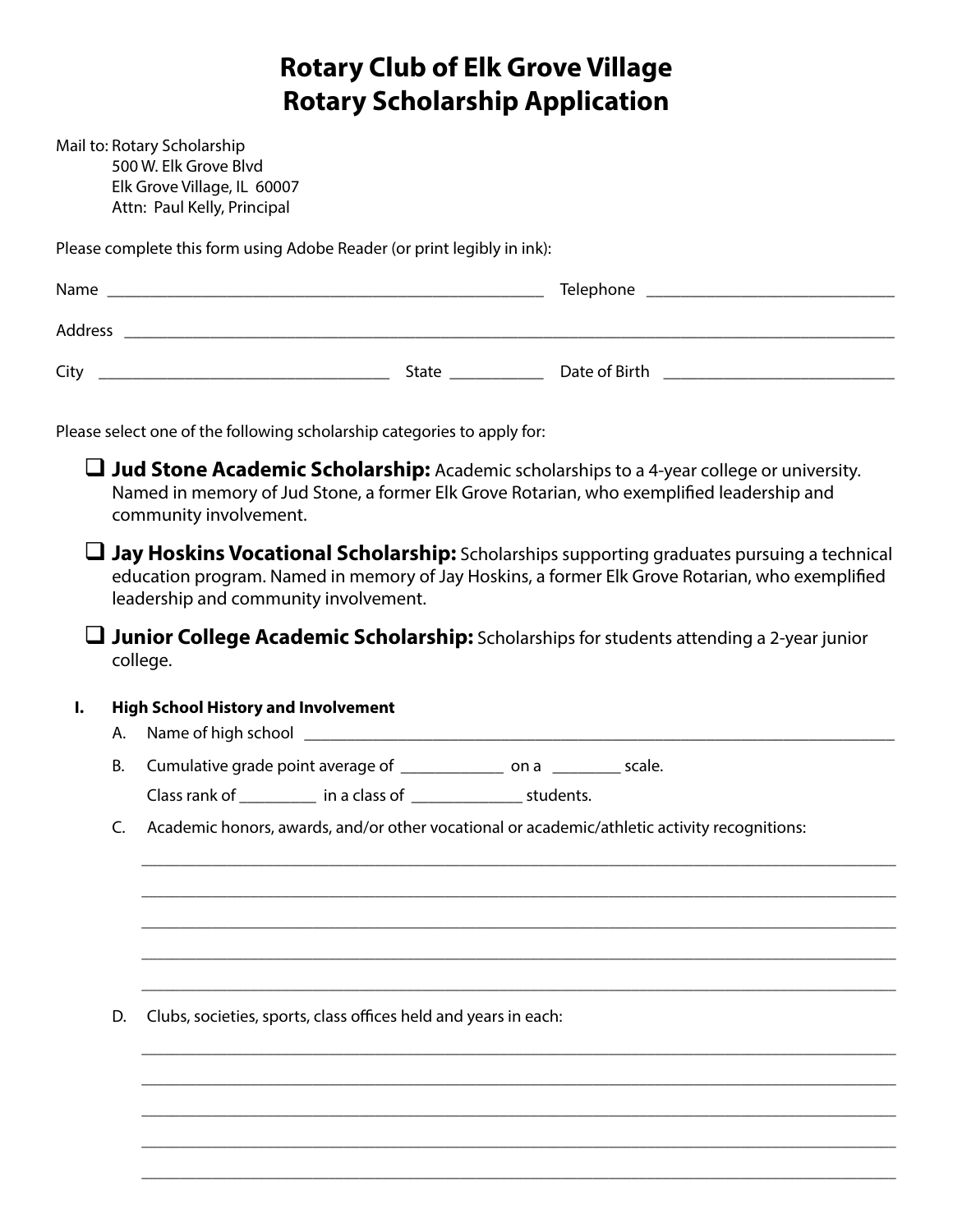| Where will you be enrolled following graduation from high school (college, university, or technical<br>school)? What course of study will you follow? |
|-------------------------------------------------------------------------------------------------------------------------------------------------------|
|                                                                                                                                                       |

 $\_$  ,  $\_$  ,  $\_$  ,  $\_$  ,  $\_$  ,  $\_$  ,  $\_$  ,  $\_$  ,  $\_$  ,  $\_$  ,  $\_$  ,  $\_$  ,  $\_$  ,  $\_$  ,  $\_$  ,  $\_$  ,  $\_$  ,  $\_$  ,  $\_$  ,  $\_$  ,  $\_$  ,  $\_$  ,  $\_$  ,  $\_$  ,  $\_$  ,  $\_$  ,  $\_$  ,  $\_$  ,  $\_$  ,  $\_$  ,  $\_$  ,  $\_$  ,  $\_$  ,  $\_$  ,  $\_$  ,  $\_$  ,  $\_$  ,

 $\_$  ,  $\_$  ,  $\_$  ,  $\_$  ,  $\_$  ,  $\_$  ,  $\_$  ,  $\_$  ,  $\_$  ,  $\_$  ,  $\_$  ,  $\_$  ,  $\_$  ,  $\_$  ,  $\_$  ,  $\_$  ,  $\_$  ,  $\_$  ,  $\_$  ,  $\_$  ,  $\_$  ,  $\_$  ,  $\_$  ,  $\_$  ,  $\_$  ,  $\_$  ,  $\_$  ,  $\_$  ,  $\_$  ,  $\_$  ,  $\_$  ,  $\_$  ,  $\_$  ,  $\_$  ,  $\_$  ,  $\_$  ,  $\_$  ,

 $\_$  ,  $\_$  ,  $\_$  ,  $\_$  ,  $\_$  ,  $\_$  ,  $\_$  ,  $\_$  ,  $\_$  ,  $\_$  ,  $\_$  ,  $\_$  ,  $\_$  ,  $\_$  ,  $\_$  ,  $\_$  ,  $\_$  ,  $\_$  ,  $\_$  ,  $\_$  ,  $\_$  ,  $\_$  ,  $\_$  ,  $\_$  ,  $\_$  ,  $\_$  ,  $\_$  ,  $\_$  ,  $\_$  ,  $\_$  ,  $\_$  ,  $\_$  ,  $\_$  ,  $\_$  ,  $\_$  ,  $\_$  ,  $\_$  ,

 $\_$  ,  $\_$  ,  $\_$  ,  $\_$  ,  $\_$  ,  $\_$  ,  $\_$  ,  $\_$  ,  $\_$  ,  $\_$  ,  $\_$  ,  $\_$  ,  $\_$  ,  $\_$  ,  $\_$  ,  $\_$  ,  $\_$  ,  $\_$  ,  $\_$  ,  $\_$  ,  $\_$  ,  $\_$  ,  $\_$  ,  $\_$  ,  $\_$  ,  $\_$  ,  $\_$  ,  $\_$  ,  $\_$  ,  $\_$  ,  $\_$  ,  $\_$  ,  $\_$  ,  $\_$  ,  $\_$  ,  $\_$  ,  $\_$  ,

 $\_$  ,  $\_$  ,  $\_$  ,  $\_$  ,  $\_$  ,  $\_$  ,  $\_$  ,  $\_$  ,  $\_$  ,  $\_$  ,  $\_$  ,  $\_$  ,  $\_$  ,  $\_$  ,  $\_$  ,  $\_$  ,  $\_$  ,  $\_$  ,  $\_$  ,  $\_$  ,  $\_$  ,  $\_$  ,  $\_$  ,  $\_$  ,  $\_$  ,  $\_$  ,  $\_$  ,  $\_$  ,  $\_$  ,  $\_$  ,  $\_$  ,  $\_$  ,  $\_$  ,  $\_$  ,  $\_$  ,  $\_$  ,  $\_$  ,

 $\_$  ,  $\_$  ,  $\_$  ,  $\_$  ,  $\_$  ,  $\_$  ,  $\_$  ,  $\_$  ,  $\_$  ,  $\_$  ,  $\_$  ,  $\_$  ,  $\_$  ,  $\_$  ,  $\_$  ,  $\_$  ,  $\_$  ,  $\_$  ,  $\_$  ,  $\_$  ,  $\_$  ,  $\_$  ,  $\_$  ,  $\_$  ,  $\_$  ,  $\_$  ,  $\_$  ,  $\_$  ,  $\_$  ,  $\_$  ,  $\_$  ,  $\_$  ,  $\_$  ,  $\_$  ,  $\_$  ,  $\_$  ,  $\_$  ,  $\_$  ,  $\_$  ,  $\_$  ,  $\_$  ,  $\_$  ,  $\_$  ,  $\_$  ,  $\_$  ,  $\_$  ,  $\_$  ,  $\_$  ,  $\_$  ,  $\_$  ,  $\_$  ,  $\_$  ,  $\_$  ,  $\_$  ,  $\_$  ,  $\_$  ,  $\_$  ,  $\_$  ,  $\_$  ,  $\_$  ,  $\_$  ,  $\_$  ,  $\_$  ,  $\_$  ,  $\_$  ,  $\_$  ,  $\_$  ,  $\_$  ,  $\_$  ,  $\_$  ,  $\_$  ,  $\_$  ,  $\_$  ,  $\_$  ,

 $\_$  ,  $\_$  ,  $\_$  ,  $\_$  ,  $\_$  ,  $\_$  ,  $\_$  ,  $\_$  ,  $\_$  ,  $\_$  ,  $\_$  ,  $\_$  ,  $\_$  ,  $\_$  ,  $\_$  ,  $\_$  ,  $\_$  ,  $\_$  ,  $\_$  ,  $\_$  ,  $\_$  ,  $\_$  ,  $\_$  ,  $\_$  ,  $\_$  ,  $\_$  ,  $\_$  ,  $\_$  ,  $\_$  ,  $\_$  ,  $\_$  ,  $\_$  ,  $\_$  ,  $\_$  ,  $\_$  ,  $\_$  ,  $\_$  ,

 $\_$  ,  $\_$  ,  $\_$  ,  $\_$  ,  $\_$  ,  $\_$  ,  $\_$  ,  $\_$  ,  $\_$  ,  $\_$  ,  $\_$  ,  $\_$  ,  $\_$  ,  $\_$  ,  $\_$  ,  $\_$  ,  $\_$  ,  $\_$  ,  $\_$  ,  $\_$  ,  $\_$  ,  $\_$  ,  $\_$  ,  $\_$  ,  $\_$  ,  $\_$  ,  $\_$  ,  $\_$  ,  $\_$  ,  $\_$  ,  $\_$  ,  $\_$  ,  $\_$  ,  $\_$  ,  $\_$  ,  $\_$  ,  $\_$  ,

 $\_$  ,  $\_$  ,  $\_$  ,  $\_$  ,  $\_$  ,  $\_$  ,  $\_$  ,  $\_$  ,  $\_$  ,  $\_$  ,  $\_$  ,  $\_$  ,  $\_$  ,  $\_$  ,  $\_$  ,  $\_$  ,  $\_$  ,  $\_$  ,  $\_$  ,  $\_$  ,  $\_$  ,  $\_$  ,  $\_$  ,  $\_$  ,  $\_$  ,  $\_$  ,  $\_$  ,  $\_$  ,  $\_$  ,  $\_$  ,  $\_$  ,  $\_$  ,  $\_$  ,  $\_$  ,  $\_$  ,  $\_$  ,  $\_$  ,

 $\_$  ,  $\_$  ,  $\_$  ,  $\_$  ,  $\_$  ,  $\_$  ,  $\_$  ,  $\_$  ,  $\_$  ,  $\_$  ,  $\_$  ,  $\_$  ,  $\_$  ,  $\_$  ,  $\_$  ,  $\_$  ,  $\_$  ,  $\_$  ,  $\_$  ,  $\_$  ,  $\_$  ,  $\_$  ,  $\_$  ,  $\_$  ,  $\_$  ,  $\_$  ,  $\_$  ,  $\_$  ,  $\_$  ,  $\_$  ,  $\_$  ,  $\_$  ,  $\_$  ,  $\_$  ,  $\_$  ,  $\_$  ,  $\_$  ,

 $\_$  ,  $\_$  ,  $\_$  ,  $\_$  ,  $\_$  ,  $\_$  ,  $\_$  ,  $\_$  ,  $\_$  ,  $\_$  ,  $\_$  ,  $\_$  ,  $\_$  ,  $\_$  ,  $\_$  ,  $\_$  ,  $\_$  ,  $\_$  ,  $\_$  ,  $\_$  ,  $\_$  ,  $\_$  ,  $\_$  ,  $\_$  ,  $\_$  ,  $\_$  ,  $\_$  ,  $\_$  ,  $\_$  ,  $\_$  ,  $\_$  ,  $\_$  ,  $\_$  ,  $\_$  ,  $\_$  ,  $\_$  ,  $\_$  ,

 $\_$  ,  $\_$  ,  $\_$  ,  $\_$  ,  $\_$  ,  $\_$  ,  $\_$  ,  $\_$  ,  $\_$  ,  $\_$  ,  $\_$  ,  $\_$  ,  $\_$  ,  $\_$  ,  $\_$  ,  $\_$  ,  $\_$  ,  $\_$  ,  $\_$  ,  $\_$  ,  $\_$  ,  $\_$  ,  $\_$  ,  $\_$  ,  $\_$  ,  $\_$  ,  $\_$  ,  $\_$  ,  $\_$  ,  $\_$  ,  $\_$  ,  $\_$  ,  $\_$  ,  $\_$  ,  $\_$  ,  $\_$  ,  $\_$  ,

 $\_$  ,  $\_$  ,  $\_$  ,  $\_$  ,  $\_$  ,  $\_$  ,  $\_$  ,  $\_$  ,  $\_$  ,  $\_$  ,  $\_$  ,  $\_$  ,  $\_$  ,  $\_$  ,  $\_$  ,  $\_$  ,  $\_$  ,  $\_$  ,  $\_$  ,  $\_$  ,  $\_$  ,  $\_$  ,  $\_$  ,  $\_$  ,  $\_$  ,  $\_$  ,  $\_$  ,  $\_$  ,  $\_$  ,  $\_$  ,  $\_$  ,  $\_$  ,  $\_$  ,  $\_$  ,  $\_$  ,  $\_$  ,  $\_$  ,

 $\_$  ,  $\_$  ,  $\_$  ,  $\_$  ,  $\_$  ,  $\_$  ,  $\_$  ,  $\_$  ,  $\_$  ,  $\_$  ,  $\_$  ,  $\_$  ,  $\_$  ,  $\_$  ,  $\_$  ,  $\_$  ,  $\_$  ,  $\_$  ,  $\_$  ,  $\_$  ,  $\_$  ,  $\_$  ,  $\_$  ,  $\_$  ,  $\_$  ,  $\_$  ,  $\_$  ,  $\_$  ,  $\_$  ,  $\_$  ,  $\_$  ,  $\_$  ,  $\_$  ,  $\_$  ,  $\_$  ,  $\_$  ,  $\_$  ,

 $\_$  ,  $\_$  ,  $\_$  ,  $\_$  ,  $\_$  ,  $\_$  ,  $\_$  ,  $\_$  ,  $\_$  ,  $\_$  ,  $\_$  ,  $\_$  ,  $\_$  ,  $\_$  ,  $\_$  ,  $\_$  ,  $\_$  ,  $\_$  ,  $\_$  ,  $\_$  ,  $\_$  ,  $\_$  ,  $\_$  ,  $\_$  ,  $\_$  ,  $\_$  ,  $\_$  ,  $\_$  ,  $\_$  ,  $\_$  ,  $\_$  ,  $\_$  ,  $\_$  ,  $\_$  ,  $\_$  ,  $\_$  ,  $\_$  ,

#### **II. Employment History**

Briefly describe your employment history, your responsibilities on the job, and number of hours worked per week.

#### **III. Career Plans**

Identify one of your career goals and one of your life goals.

#### **IV. Essay Instructions**

Complete a brief essay (not to exceed 1 page) on the Rotary "Four-Way Test," describing how these four simple questions apply to your life now and in the future. Please attach the essay to your application.

#### **V. Community Involvement and Impact**

Please list your community involvement on the following page. Start with the current year and work backward. List each event or organization you worked with, the school year (*i.e.* Junior year), your total hours (or hours per week, month, etc.), and your responsibilities or duties. List as many as you can in the space provided.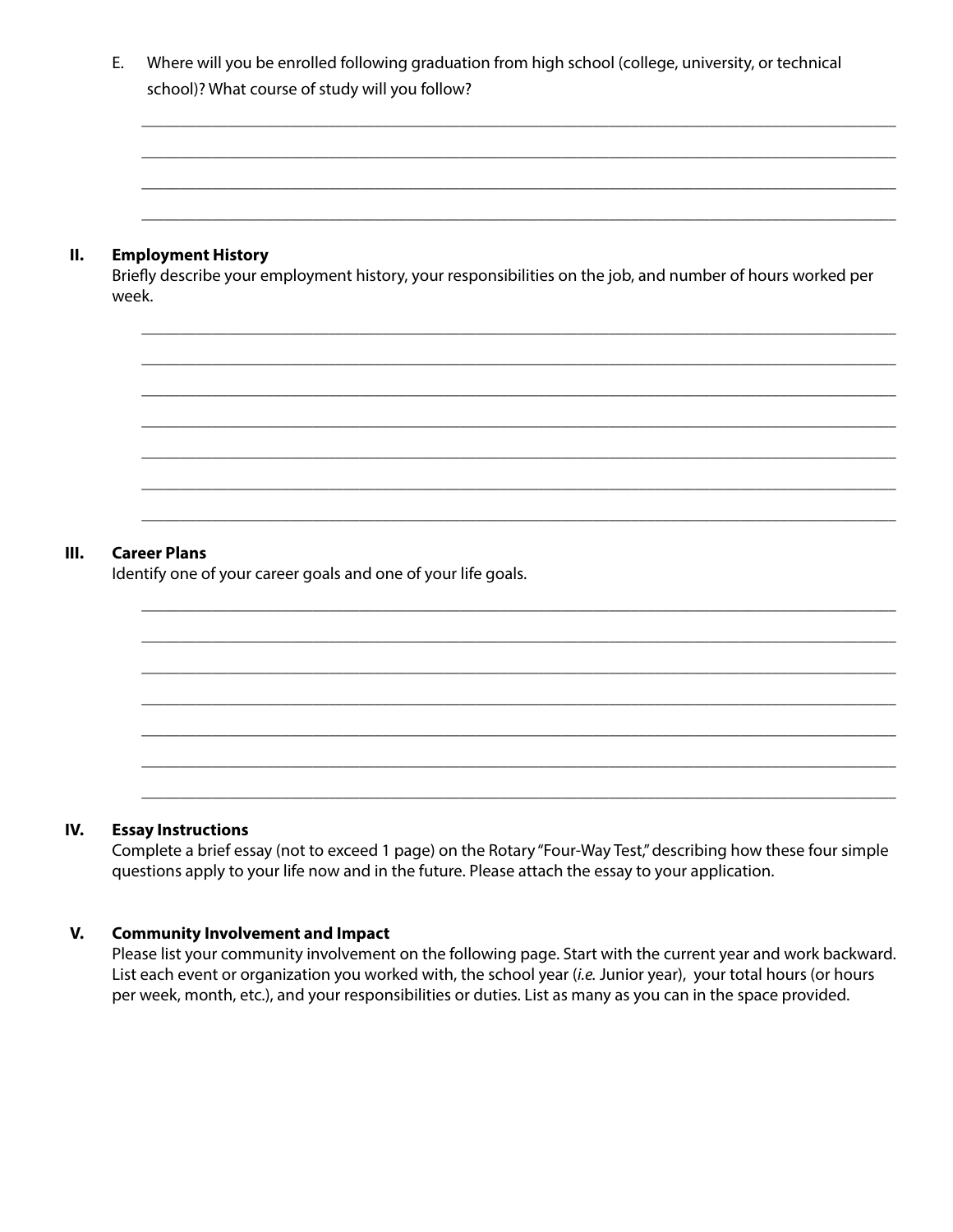## **Community Involvement**

| Organization/Event | <b>School Year</b> | <b>Hours</b> | Responsibilities/Duties |
|--------------------|--------------------|--------------|-------------------------|
|                    |                    |              |                         |
|                    |                    |              |                         |
|                    |                    |              |                         |
|                    |                    |              |                         |
|                    |                    |              |                         |
|                    |                    |              |                         |
|                    |                    |              |                         |
|                    |                    |              |                         |
|                    |                    |              |                         |
|                    |                    |              |                         |
|                    |                    |              |                         |
|                    |                    |              |                         |
|                    |                    |              |                         |
|                    |                    |              |                         |
|                    |                    |              |                         |
|                    |                    |              |                         |
|                    |                    |              |                         |
|                    |                    |              |                         |
|                    |                    |              |                         |
|                    |                    |              |                         |
|                    |                    |              |                         |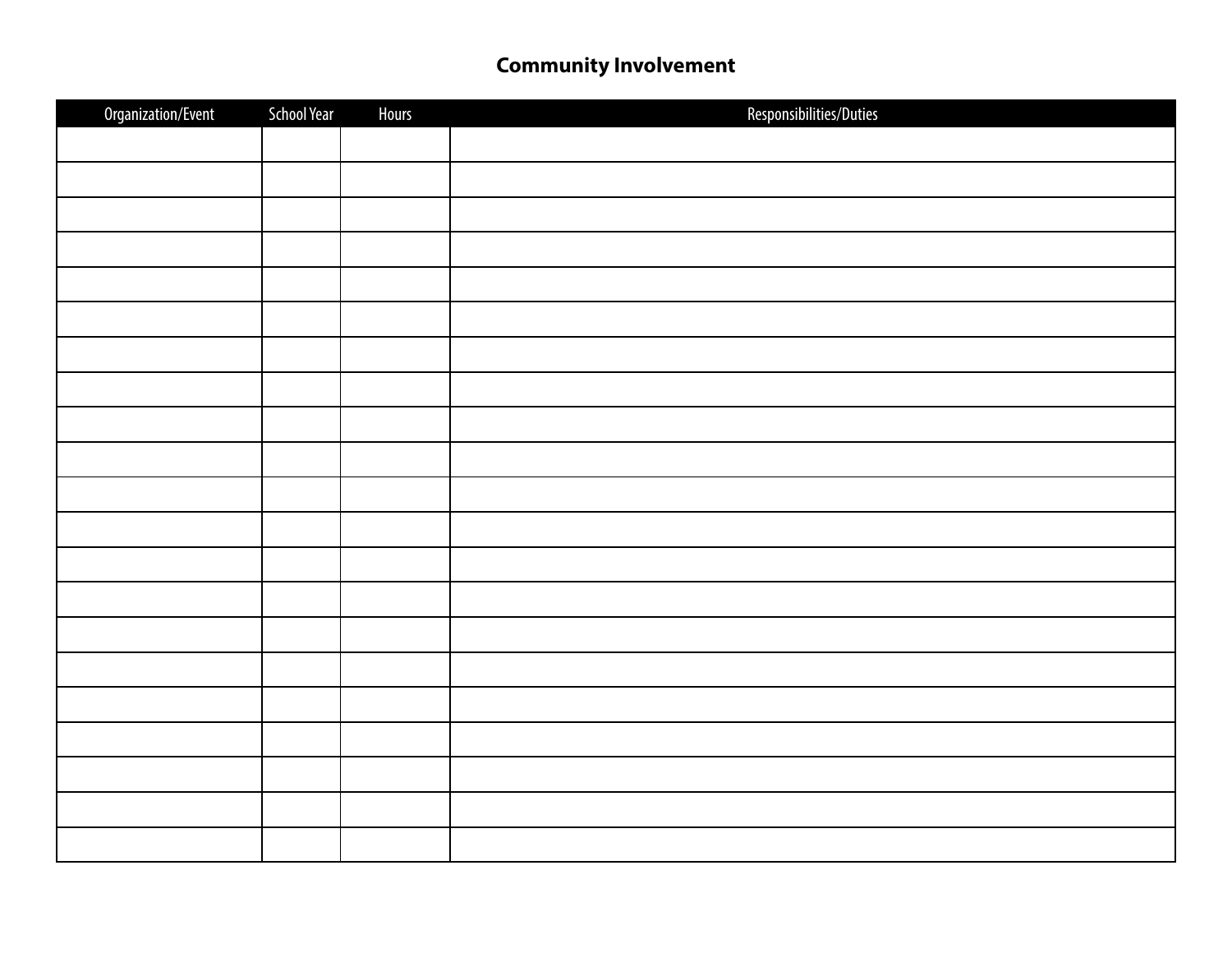#### **VI. Reference Instructions**

Please provide a reference from a person in a position of authority at an event or organization that you participated in while in high school.

| Name    |        | Telephone |          |
|---------|--------|-----------|----------|
| Address |        |           |          |
|         | street | city      | zip code |

#### **III. Applicant Signature**

The information contained in this application is accurate to the best of my knowledge. I grant the Elk Grove Rotary Club permission to publish my name, photos and some or all of my essay should I be granted a scholarship.

\_\_\_\_\_\_\_\_\_\_\_\_\_\_\_\_\_\_\_\_\_\_\_\_\_\_\_\_\_\_\_\_\_\_\_\_\_\_\_\_\_\_\_\_\_\_\_\_\_\_\_\_\_\_\_\_\_\_ \_\_\_\_\_\_\_\_\_\_\_\_\_\_\_\_\_\_\_\_\_\_\_\_\_\_\_\_\_\_

Signature of Applicant **Date** 

**Return application to:**

**Rotary Scholarship 500 W. Elk Grove Blvd. Elk Grove, Village IL 60007 Attn: Paul Kelly, Principal**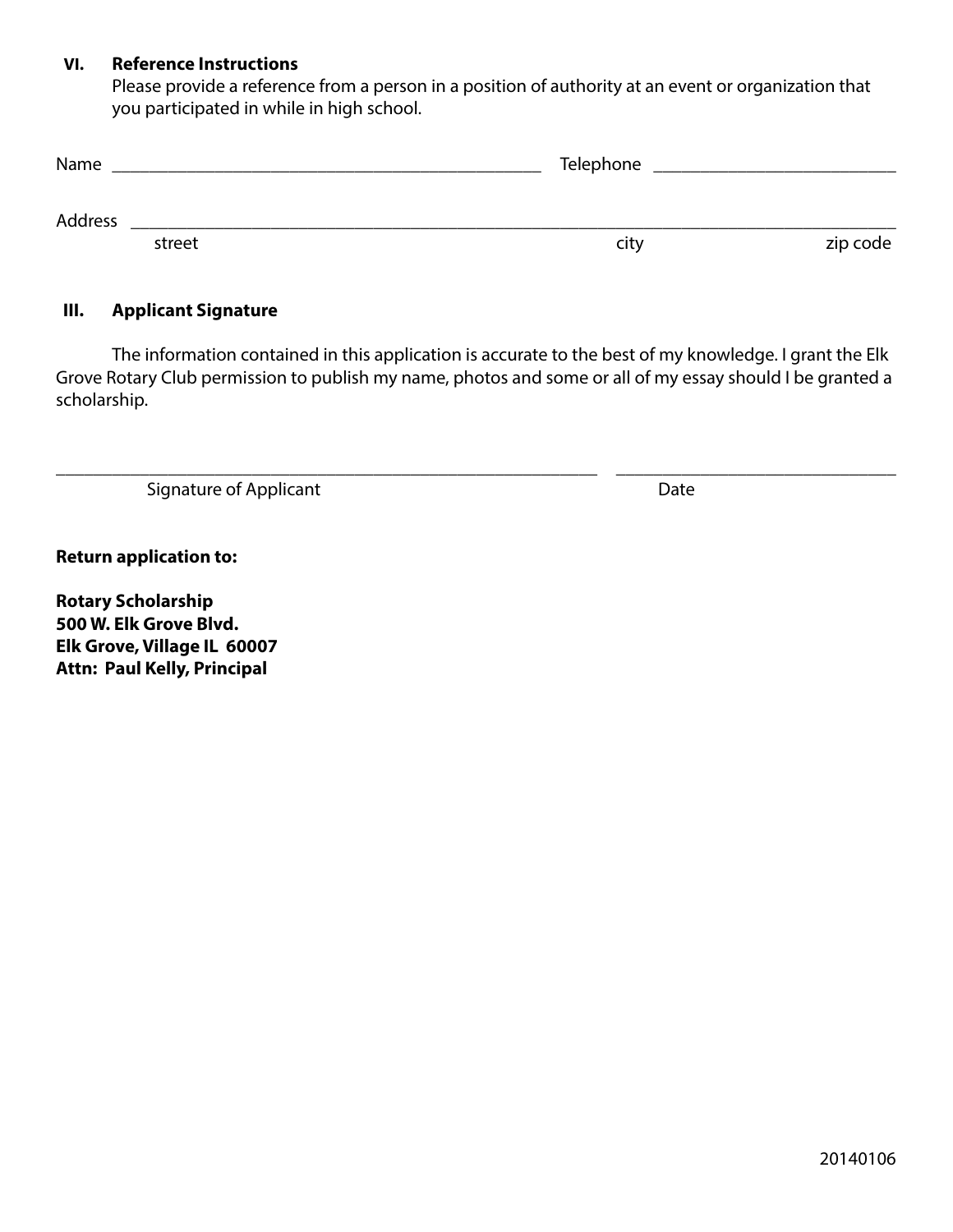# **Rotary Scholarship Reference**

To Whom It May Concern,

is applying for the Rotary Scholarship that will be awarded by the Rotary Club of Elk Grove Village. Your name has been listed as a reference. The scholarship committee will review each application and select scholarship recipients on the basis of academic success, school and community involvement, essay, references, and interview results.

Please complete this form and send to the address below before February 14, 2014.

1. How long and in what capacity have you known the applicant?

2. Describe any knowledge you have of the applicant and his/her involvement in school and the community.

3. A primary goal for Rotary International is to promote high ethical standards in all vocations. In your opinion is the applicant aware of the need to promote high ethical standards? How do you see this commitment in school and the community?

Signature

Date

Return to: **Rotary Scholarship** 500 W. Elk Grove Blvd Elk Grove Village, IL 60007 **Attn: Paul Kelly, Principal**